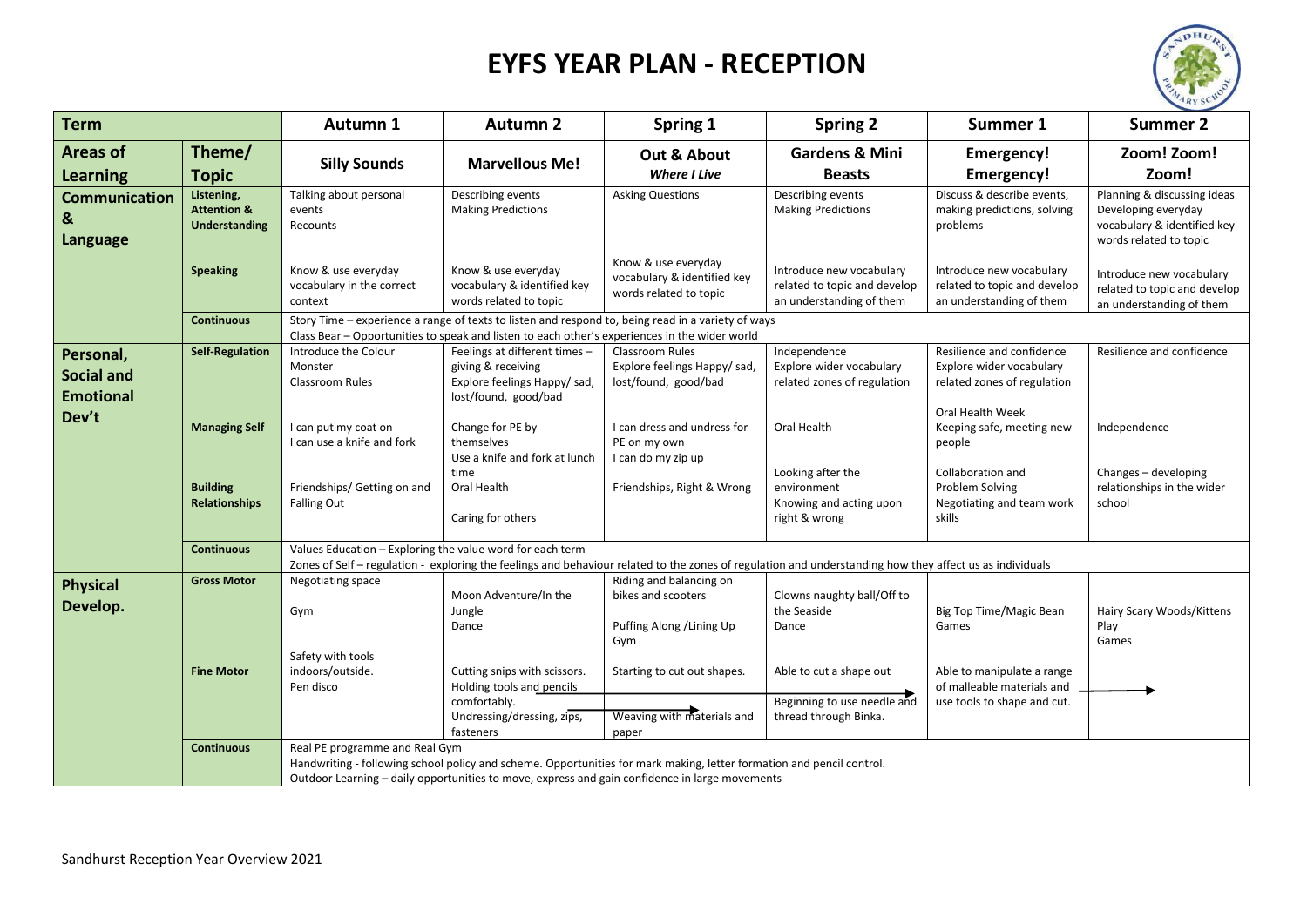| <b>Term</b>                               |                                                                                                                   | Autumn 1                                                                                                                                           | <b>Autumn 2</b>                                                                                                                                                                    | Spring 1                                                                                                                                                         | <b>Spring 2</b>                                                                                                           | Summer 1                                                                                                                                                                                    | <b>Summer 2</b>                                                                                                                                               |
|-------------------------------------------|-------------------------------------------------------------------------------------------------------------------|----------------------------------------------------------------------------------------------------------------------------------------------------|------------------------------------------------------------------------------------------------------------------------------------------------------------------------------------|------------------------------------------------------------------------------------------------------------------------------------------------------------------|---------------------------------------------------------------------------------------------------------------------------|---------------------------------------------------------------------------------------------------------------------------------------------------------------------------------------------|---------------------------------------------------------------------------------------------------------------------------------------------------------------|
| <b>Areas of</b>                           | Theme/                                                                                                            |                                                                                                                                                    | <b>Marvellous Me!</b>                                                                                                                                                              | Out & About                                                                                                                                                      | <b>Gardens &amp; Mini</b>                                                                                                 | <b>Emergency!</b>                                                                                                                                                                           | Zoom! Zoom!                                                                                                                                                   |
| <b>Learning</b>                           | <b>Topic</b>                                                                                                      | <b>Silly Sounds</b>                                                                                                                                |                                                                                                                                                                                    | <b>Where I Live</b>                                                                                                                                              | <b>Beasts</b>                                                                                                             | <b>Emergency!</b>                                                                                                                                                                           | Zoom!                                                                                                                                                         |
| Literacy                                  | Comprehension<br><b>Word Reading</b><br><b>Writing: incl</b><br>Poetry<br><b>Instructions</b><br><b>Narrative</b> | Rhyming Stories & Nursery<br>Rhymes<br><b>Ruth Miskin Phonics SS1</b><br>Role play writing                                                         | <b>Information Books</b><br>RML SS1/Cvc, CCVC,<br><b>CVCC/Red Words</b><br>Information book writing<br>Writing for a range of                                                      | Traditional Tales & Stories in<br><b>Familiar Settings Story</b><br><b>Books</b><br><b>Story Writing</b><br>RML SS2/Red Words                                    | <b>Information Books/Birds</b><br>and animal habitats Stories<br>RML SS2/Red Words<br>Story/information Books<br>Creating | <b>Stories</b><br>RML SS2/SS3 & more<br>complex words<br>Superhero's<br>Linking topic                                                                                                       | Moving things books<br>RML SS3 & more complex<br>words                                                                                                        |
| <b>Maths</b>                              | Recount<br><b>Number</b><br><b>Numerical</b><br><b>Patterns</b><br>Shape,<br>space,<br>measures                   | RBA - Baseline Assessment<br>Getting to know Me!<br>Match, Sort, Compare<br>Amounts<br>Compare size, mass &<br>capacity,<br><b>Explore Pattern</b> | purposes<br>Representing, Comparing &<br>Composition of 1, 2, 3<br>Numbers to 5<br>One More, One Less<br>Circles & Triangles<br>Positional Language<br>Shapes with 4 sides<br>Time | Introducing Zero<br>Comparing 4 & 5<br>Composition of 4 & 5<br>6, 7, 8, 8<br>Combining 2 amounts<br>making pairs<br>Comparing Capacity (2)<br>Comparing Mass (2) | Counting to 9 & 10<br>Comparing 9& 10<br>Number Bonds to 10<br>3D shapes<br><b>Spatial Awareness</b><br>Patterns          | <b>Building Numbers Beyond</b><br>10<br><b>Counting Patterns Beyond</b><br>10<br>Adding More & Taking Away<br><b>Spatial Reasoning</b><br>Match, rotate & manipulate<br>Compose & Decompose | Doubling<br>Sharing & Grouping<br>Even & Odd<br>Deepening understanding,<br>Patterns and Relationships<br>Spatial Reasoning<br>Visualise and Build<br>Mapping |
|                                           | <b>The Natural</b><br>World                                                                                       | Learning about their<br>immediate school<br>environment<br><b>Class Names</b><br>Changes - weather &<br>seasons                                    | Senses - investigations<br>Use their sense to describe<br>the local area Senses walk,<br>use investigations                                                                        | Different types of homes<br>old/new<br>Local Environ. Maps Likes &<br>dislike of local area. What<br>would they like to see, why?                                | Animals & habitats, growing<br>Life cycle, Living and Non-<br>Living<br>Planting - seeds<br><b>Birds Project</b>          | Materials & Recycling<br>Forces                                                                                                                                                             | push, pull, ways of moving                                                                                                                                    |
| <b>Understan<sup>g</sup></b> the<br>World | Past & Present                                                                                                    |                                                                                                                                                    | Own personal history and<br>families / How have they<br>changed from babies?                                                                                                       | Houses old and new, shops<br>in the past                                                                                                                         |                                                                                                                           | How Emergency services<br>have changed                                                                                                                                                      | Old & New toys, transport -<br>comparison                                                                                                                     |
|                                           | <b>Technology</b>                                                                                                 | Use of ICT<br>Digital Camera                                                                                                                       | 2 paint/2 draw digital Story                                                                                                                                                       | beebots                                                                                                                                                          | 2paint<br>beebots                                                                                                         | Writing captions digital<br>movie                                                                                                                                                           | Writing captions digital<br>movie                                                                                                                             |
|                                           | People,<br><b>Cultures &amp;</b><br><b>Communities</b>                                                            | Caring and Sharing.<br>Language of the Month                                                                                                       | <b>CELEBRATIONS</b><br>Firework Night, Divali &<br>Xmas, Family Celebrate<br>Cooking<br>Where does our food come<br>from?                                                          | My family $-$ who they are                                                                                                                                       | Exploring how different<br>people look after the world<br>Mothering Sunday                                                | Where we find people who<br>help $us - signs$<br>People in the community<br>visit<br>Jobs people do                                                                                         | Transport different people<br>use<br><b>Transport Survey</b><br><b>Fathers Day</b>                                                                            |
|                                           | <b>RE Links</b>                                                                                                   | Who I am and where I<br>belong.<br>Harvest                                                                                                         | How do People Celebrate?<br>Christmas<br>Diwali                                                                                                                                    | What Makes Places Special<br>Chinese New Year                                                                                                                    | Looking after our world<br>Easter                                                                                         | Right & Wrong, Fairness &<br>Justice                                                                                                                                                        | What can we learn from<br>stories?                                                                                                                            |